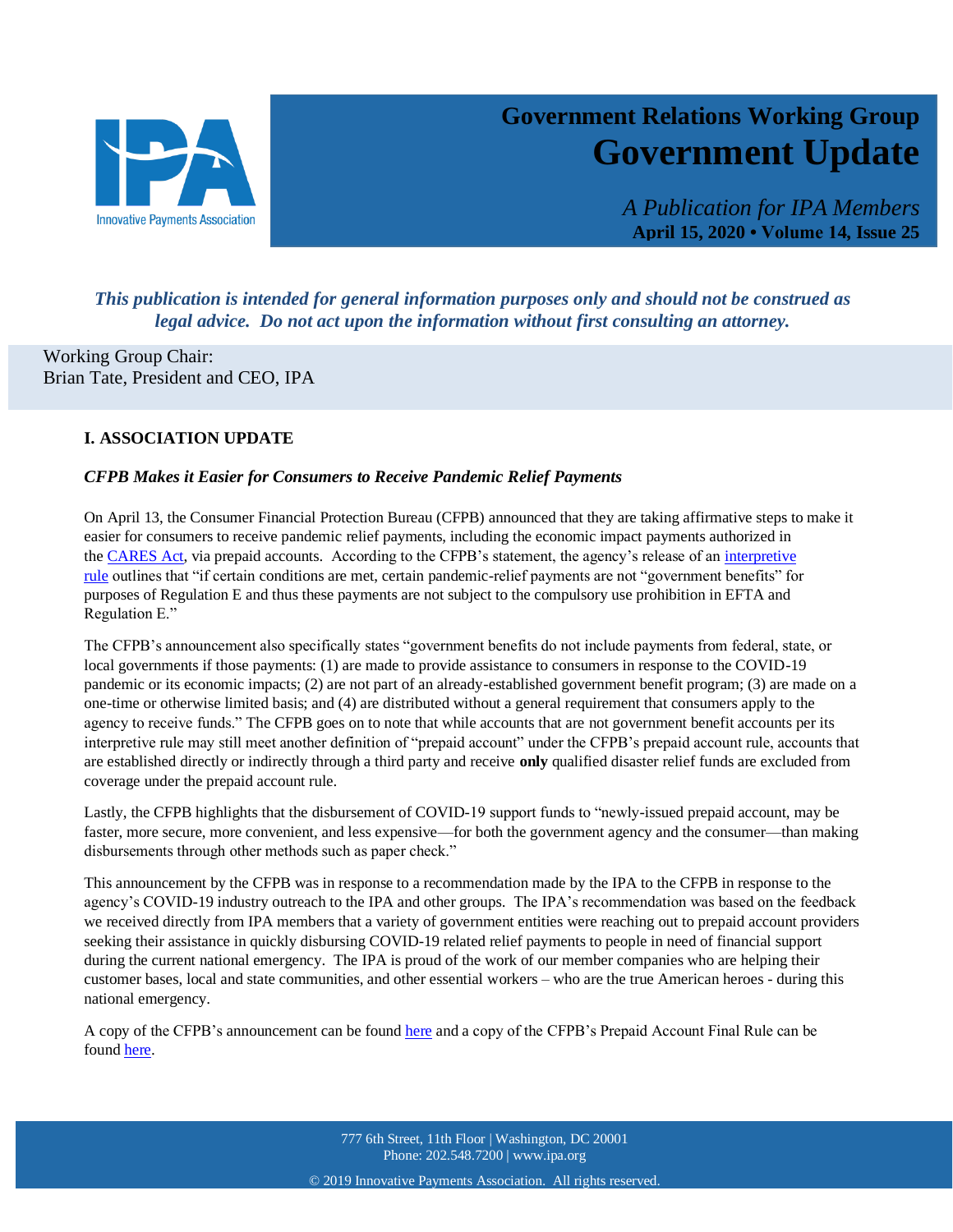#### *IPA Op-Ed Published in Bloomberg*

On April 10, an op-ed that was authored by the IPA's CEO, Brian Tate, was published in Bloomberg Law. The op-ed outlines how prepaid accounts enable governments at all levels to help their citizens in good times and bad, the benefits prepaid accounts offer to government and consumers, and consumer protections that are in place via the CFPB.

Given, that Treasury and IRS have begun to disburse Economic Impact Payments, some of which will disbursed through prepaid cards or end up on prepaid cards, the IPA believes it is more important than ever to promote a greater understanding of prepaid products, how they work, and the regulations in place to protect those who choose to utilize this safe and convenient product.

The op-ed can be accessed [here.](https://news.bloomberglaw.com/banking-law/insight-prepaid-cards-a-critical-tool-in-providing-financial-relief)

#### *IPA Webinar: Innovation in a Crisis and Beyond*

Join the IPA for a webinar as we talk with Krista Tedder, from Javelin Strategies and Research, about how the COIVD-19 pandemic could lead to payments innovation and change strategies to address the needs created by crisis and how the payments landscape might look as we return to normal. We will consider innovations across the payments spectrum and talk about how companies can approach fostering innovation and setting priorities.

This webinar will take place on April 23 at 3 PM ET. Additional information and registration can be found [here.](https://event.webinarjam.com/register/4/xxqkwt2)

# **II. AGENCY AND REGULATORY NEWS**

# **CONSUMER FINANCIAL PROTECTION BUREAU**

#### *CFPB Files Response in PayPal Lawsuit Challenging the Prepaid Rule*

On April 13, the CFPB filed its [response](https://www.ipa.org/media-members/GRWG/Leg-Reg-Other/CFPB%20Response%20to%20PayPal%204.13.20.pdf) to PayPal's [complaint](https://www.ipa.org/media-members/GRWG/Leg-Reg-Other/PayPal%20Complaint%2012.11.19.pdf) in their lawsuit challenging the CFPB's [Prepaid Account](https://www.consumerfinance.gov/policy-compliance/rulemaking/final-rules/prepaid-accounts-under-electronic-fund-transfer-act-regulation-e-and-truth-lending-act-regulation-z/)  [Final Rule.](https://www.consumerfinance.gov/policy-compliance/rulemaking/final-rules/prepaid-accounts-under-electronic-fund-transfer-act-regulation-e-and-truth-lending-act-regulation-z/) Based on our initial reading of the CFPB's response it appears the CFPB is defending the Prepaid Rule and is denying all of the allegations PayPal outlined in their complaint. It is important to note that at numerous times in their response, the CFPB refers the Court to definitions specifically detailed in the Final Rule, including, but not limited to, when PayPal attempts to describe their General Purpose Reloadable products or digital wallet in ways that may be inconsistent with the Final Rule's definition.

As a reminder, PayPal asserts in their complaint that the Final Rule's mandated disclosures require references to fees not actually charged, misrepresents the fees PayPal charges for certain products and services for most consumers, conflict with PayPal's own disclosures, and that the Final Rule places unreasonable restrictions on consumers' abilities to link certain credit products to PayPal's digital wallets. As a result, the Bureau's rulemaking has resulted in consumer misunderstandings and confusion and has deprived PayPal's customers of access to benefits offered by PayPal, according to the company.

PayPal additionally states that digital wallets are fundamentally different from GPR cards and, despite presenting evidence to the CFPB that PayPal's digital wallet offerings differed in significant ways from GPR cards and warning of negative consequences to consumers, the CFPB unreasonably dismissed PayPal's evidence and finalized a Rule that treats identically GPR cards and PayPal's very different digital wallet products.

PayPal finally argues that the Rule violates PayPal's constitutional rights by forcing it to convey the government's chosen message without regard for whether that compelled speech meaningfully advances the government's professed interests.

PayPal asks the Court to provide relief by: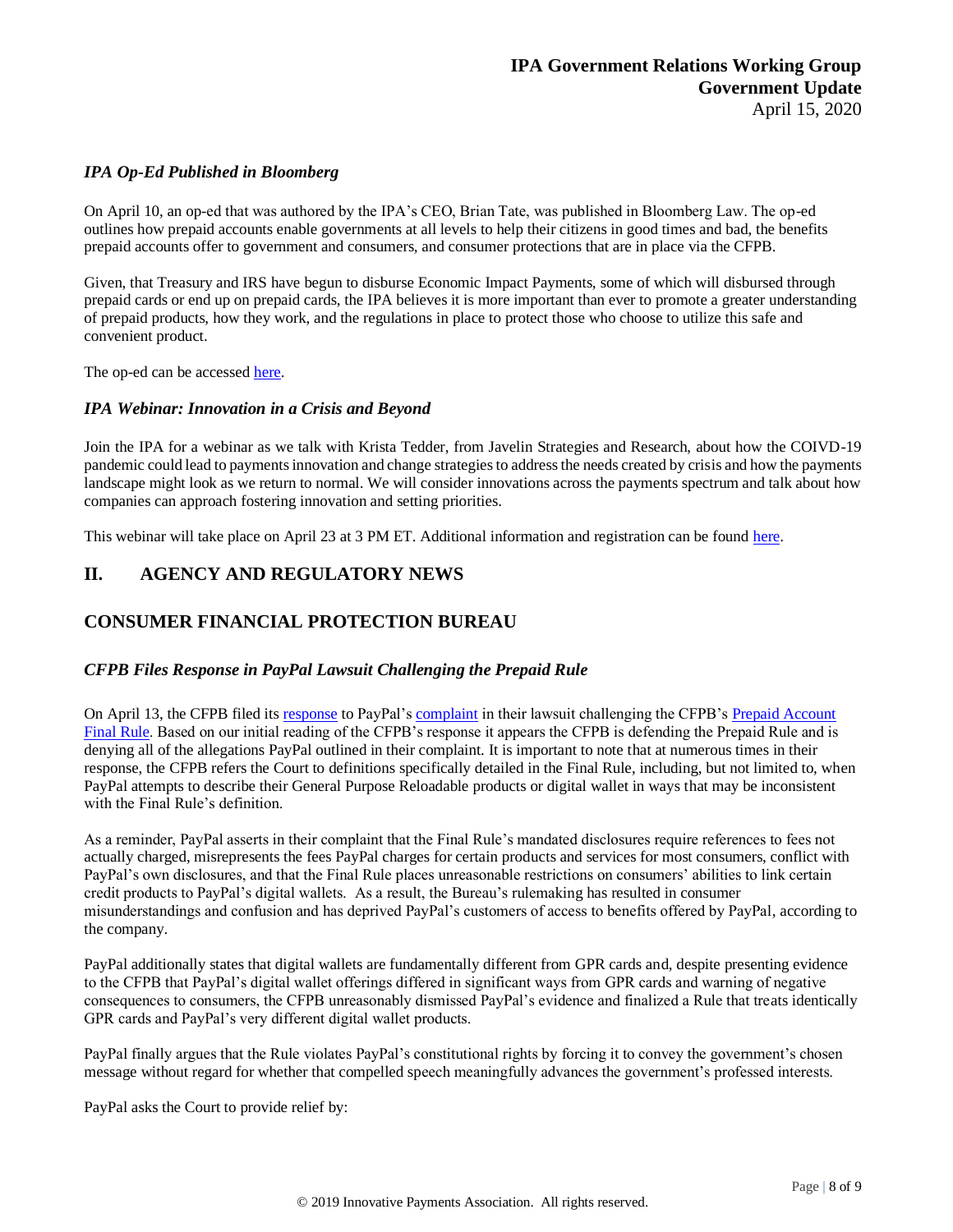- Declaring the Final Rule arbitrary, capricious;
- Declaring the Final Rule Unconstitutional;
- Enjoining the CFPB from enforcing the Final Rule; and
- Declaring the Rule unconstitutional as applied to PayPal's constitutionally protected commercial speech

The IPA will continue to analyze the CFPB's response, but in the meantime, if any questions or concerns arise, please contact Brian Tate [\(btate@ipa.org\)](mailto:btate@ipa.org), Eli Rosenberg [\(erosenberg@bairdholm.com\)](mailto:erosenberg@bairdholm.com), or Grant Hannah [\(ghannah@ipa.org\)](mailto:ghannah@ipa.org).

# **DEPARTMENT OF THE TREASURY/INTERNAL REVENUE SERVICE**

#### *Treasury & IRS Launch Web Portals for Coronavirus Relief Payments*

On April 10, the Treasury Department (Treasury) and the Internal Revenue Service (IRS) launched a new [web tool](https://www.irs.gov/coronavirus/non-filers-enter-payment-info-here) allowing registration for Economic Impact Payments for those who don't normally file a tax return. This tool, called "Non-Filers: Enter Payment Info", is designed to provide a free and quick option for people who did not file a tax return for 2018 or 2019 and who don't receive Social Security retirement or disability benefits or Railroad Retirement benefits. A full list of those the tool is designed for can be found in the [press release](https://www.irs.gov/newsroom/treasury-irs-launch-new-tool-to-help-non-filers-register-for-economic-impact-payments) announcing the launch.

The IRS also notes in the press release that Economic Impact Payments will be distributed automatically to most people starting the week of April 13. Eligible taxpayers who filed tax returns for 2019 or 2018 will receive the payments automatically. Automatic payments will also go out in the near future to those receiving Social Security retirement or disability benefits and Railroad Retirement benefits.

To help everyone check on the status of their payments, Treasury and IRS als[o announced](https://home.treasury.gov/news/press-releases/sm978) the launch of a second new tool on April 15. This tool, called ["Get My Payment"](https://www.irs.gov/coronavirus/get-my-payment), provides people with the status of their payment, including the date their payment is scheduled to be deposited into their bank account or mailed to them.

An additional feature of Get My Payment allows eligible people a chance to provide their bank account information so they can receive their payment more quickly rather than waiting for a paper check. This feature will be unavailable if the Economic Impact Payment has already been scheduled for delivery.

Additional information on the IRS' coronavirus response can be found [here.](https://www.irs.gov/coronavirus-tax-relief-and-economic-impact-payments)

# **FEDERAL DEPOSIT INSURANCE CORPORATION**

#### *IPA Files Comments in Response to FDIC NPR on Brokered Deposits*

On April 2, the IPA filed its comment letter responding to the FDIC's [proposed rulemaking](https://ipa.cmail19.com/t/d-i-mtyllyk-l-r/) ("Proposed Rule") on Brokered Deposits. In brief, the IPA's [comment](https://ipa.cmail19.com/t/d-i-mtyllyk-l-y/) thanks the FDIC for releasing their proposal and creating exceptions to their current brokered deposit regulations. However, the IPA's comment urges the FDIC to expand and modify their proposal by:

- Establishing a bright line test to determine who qualifies for the Enabling exception for transaction accounts without an application process.
- If the FDIC proceeds with an application process IPA requests that the FDIC:
	- create a transparent application process with an objective list of factors;
	- ensure that all decisions are put in writing; and
	- allow banks to appeal if they are denied
- Make it clear that the 2016 FAQs will no longer be in effect once the final rule is published.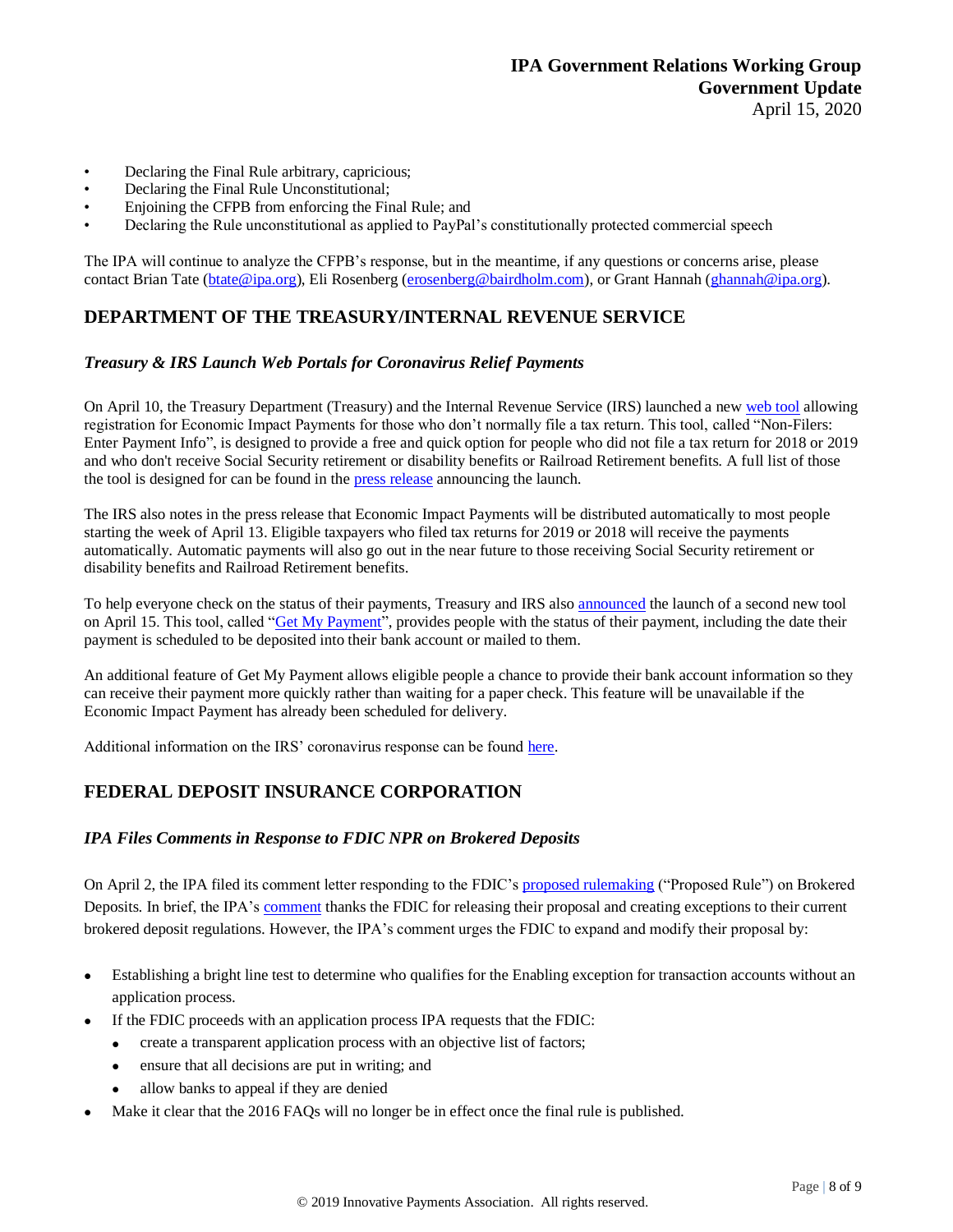As a reminder, the Proposed Rule clarifies the definition of "Deposit Broker," what it means to be "engaged in the business of placing deposits, or facilitating the placement of deposits," and when an agent or nominee meets the "primary purpose" exception to this "Deposit Broker" definition.

Accordingly, the Proposed Rule defines what sorts of activities are considered to be "facilitating" with respect to the placement of deposits, including:

- Directly or indirectly sharing third party information with an insured depository institution (IDI);
- Having the legal authority to close an account or move the third party's funds to another IDI;
- Involvement in setting rates, fees, terms, or conditions for the deposit account; or
- Acting as an intermediary between a third party placing deposits on behalf of a depositor and an IDI other than in a purely administrative capacity.

The Proposed Rule creates three exceptions to the definition of "Deposit Broker" via the "primary purpose" exception. The primary purpose exception applies when an agent or nominee's primary purpose is not to place deposits. The Proposed Rule contains the following exceptions:

- **The Less Than 25% Test:** If less than 25% of an agent or nominee's total assets that it has under management for a particular business line are placed at IDIs, then the agent or nominee qualifies for the "primary purpose" exception. The FDIC notes that where an agent or nominee for a particular business line places 75% or more of the assets at non-banks, then the agent has demonstrated that its primary purpose for that business line is not the place deposits.
- **The Enabling Test:** Under the Proposed Rule, If an agent or nominee places 100% of its customer funds into transaction accounts at IDIs and no fees, interest, or other remuneration is paid to the depositor, then the agent or nominee would meet the primary purpose exception of "enabling payments." In such a case, the FDIC views the agent or nominee's primary purpose as to enable payments and not to place deposits.
- **The Other Business Relationships Test:** Finally, the Proposed Rule also notes that other business relationships may meet the "primary purpose" exception, subject to an application process. The FDIC would consider a number of factors as part of this process including the revenue structure for the agent or nominee, whether the marketing activities of an agent or nominee were aimed at opening a deposit account or providing some other services, and whether the opening of the deposit account was incidental to that other service.

Recommending changes to the FDIC's rules on Brokered Deposits has been priority issue for the IPA since they were first released by the FDIC in 2015 (the most recent version was issued on [June 30, 2016\)](https://ipa.cmail19.com/t/d-i-mtyllyk-l-j/). A complete timeline of regulatory activity since 2015 and the IPA's involvement is below:

#### **FDIC Brokered Deposits FAQ Timeline:**

- FDIC releases initial FAQ on [January 5, 2015.](https://ipa.cmail19.com/t/d-i-mtyllyk-l-t/)
- Revised FAQs released on [November 13, 2015.](https://ipa.cmail19.com/t/d-i-mtyllyk-l-i/)
- Second Revision released on [June 30, 2016.](https://ipa.cmail19.com/t/d-i-mtyllyk-l-d/)
- The IPA (NBPCA) unsolicited [comment letter](https://ipa.cmail19.com/t/d-i-mtyllyk-l-h/) and white paper on Dec. 23, 2015.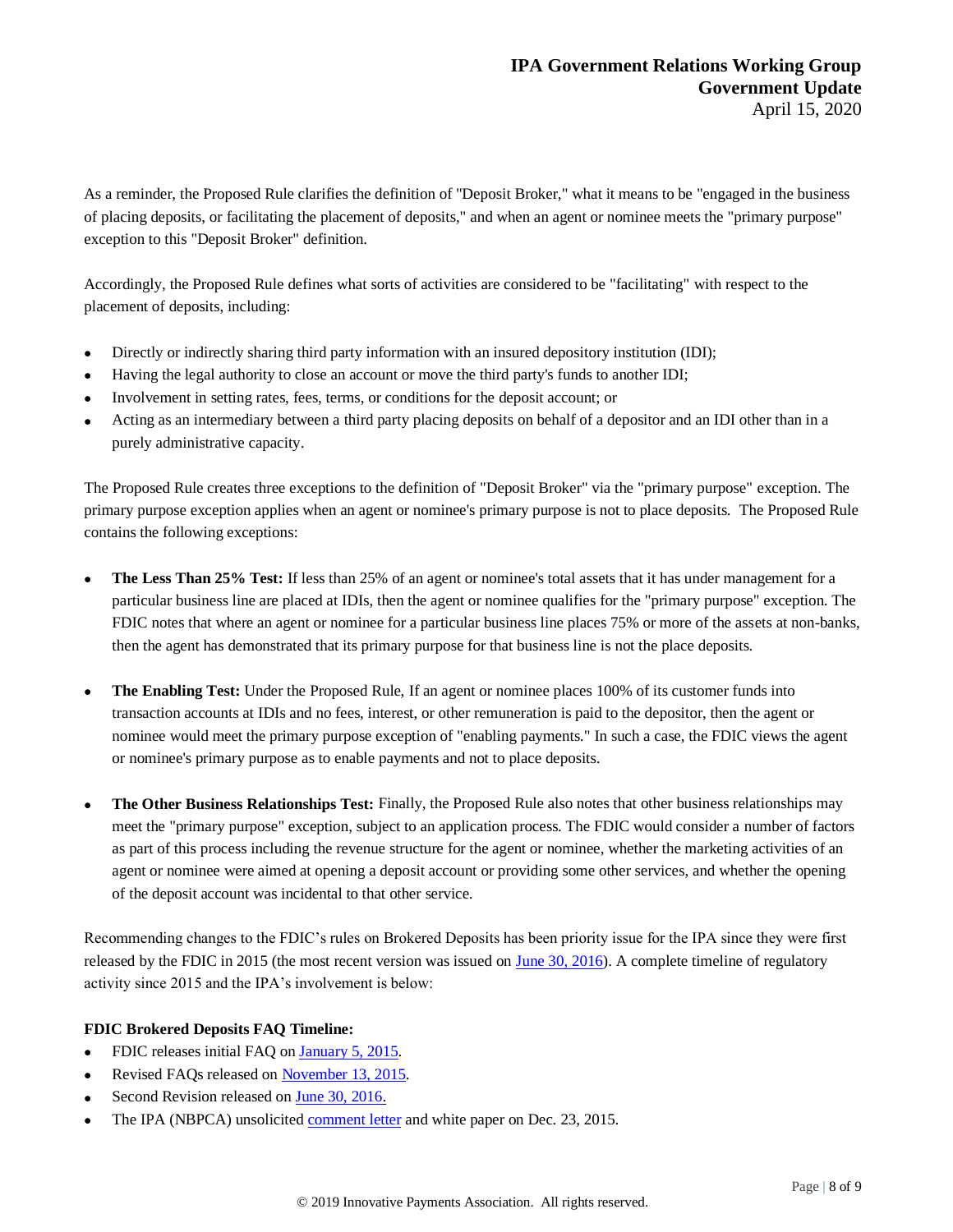- U.S. Rep. Tipton (R-CO) [introduces](https://ipa.cmail19.com/t/d-i-mtyllyk-l-k/) Protect Prepaid Accounts Act (2016)
- IPA meeting with FDIC Chair Jelena McWilliams (July 24, 2018).
- IPA Op-ed: Taking a [Second Look](https://ipa.cmail19.com/t/d-i-mtyllyk-l-u/) at the FDIC's Brokered Deposit Definition (Sept. 7, 2018).
- FDIC releases [ANPR](https://ipa.cmail19.com/t/d-i-mtyllyk-l-b/) on Brokered Deposits in December 2018
- IPA [comment](https://ipa.cmail19.com/t/d-i-mtyllyk-l-n/) responding to the ANPR on Brokered Deposits on April 18, 2019.
- IPA meeting with FDIC General Counsel Nick Posiadly on July 24, 2019.
- IPA Op-ed: For the Sake of [Payments Innovation,](https://ipa.cmail19.com/t/d-i-mtyllyk-l-p/) Deposit Insurance Must Enter the 21st Century (Nov. 11, 2019).

Thank you to all who provided feedback throughout the process of drafting these comments.

#### *IPA Finalizes Comment Letter in Response to FDIC RFI on Signage and Advertising*

The IPA has finalized and received approval to file its [comment letter](https://www.ipa.org/media-members/GRWG/Leg-Reg-Other/2434481%20v2%20IPA%20Comment%20Letter%20to%20FDIC%20Regarding%20Advertising%20RFI.pdf) responding to the FDIC's RFI on "*[Sign and](https://www.fdic.gov/news/news/press/2020/pr20014a.pdf)  [Advertising Requirements](https://www.fdic.gov/news/news/press/2020/pr20014a.pdf) and Potential Technological Solutions."* In short, the FDIC is seeking public feedback regarding potential modernization of its sign and advertising rules to reflect that deposit-taking via physical branch, digital, and mobile banking channels continues to evolve since the FDIC last updated its rules in 2006.

The IPA's very brief comment details our recommendation, consistent with current FDIC regulations, that where FDIC insurance is being offered for a product or service, consumers should receive explicit and clear statements regarding the deposit insurance coverage. In addition, while the IPA recommends continued compliance with the current marketing/advertising rules, the draft expresses the association's willingness to work with the FDIC on any potential changes to its regulations to keep up with changes in the marketplace.

The IPA expects to submit the comment letter to the FDIC this week.

## **III. CONGRESSIONAL NEWS**

None.

## **IV. STATE NEWS**

None.

## **V. FEDERAL BILLS, AND LAWS**

## **NEW FEDERAL LAWS**

None.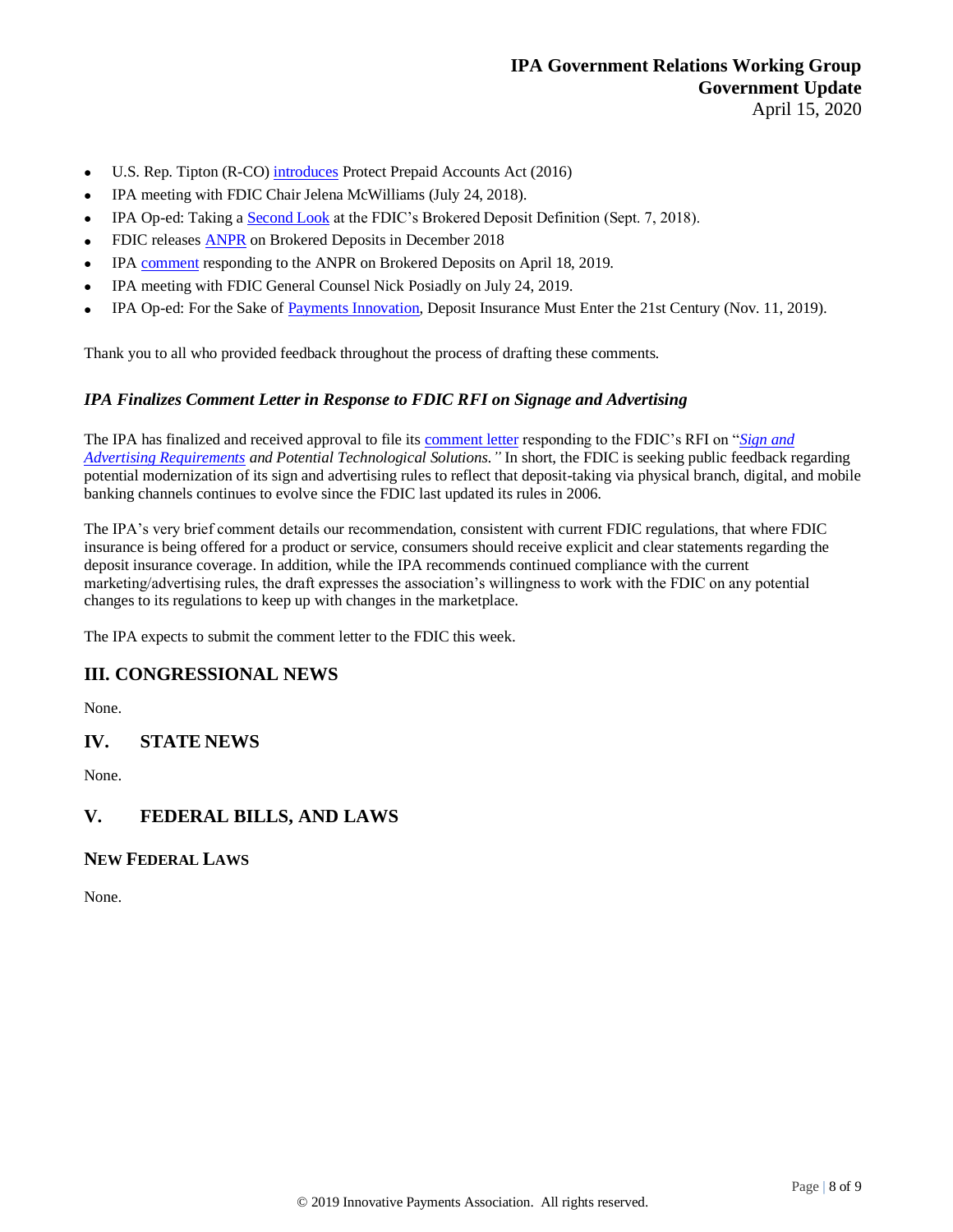#### **PENDING FEDERAL BILLS**

## **H.R. 189—Financial Institution Customer Protection Act of 2019**

**Summary**: This bill specifies that a federal banking agency cannot request or order a financial institution to close a customer account unless the agency has a valid reason for doing so, and that reason cannot be only reputational risk.

**Introduced**: Jan. 3, 2019

**Status**: The bill was referred to the House Committee on Financial Services on Jan. 3, 2019.

**Sponsor**: Rep. Blaine Luetkemeyer (R-MO); 0 co-sponsors. 2% chance of enactment (according t[o govtrack\)](https://www.govtrack.us/congress/bills/116/hr189).

**Details**: [https://www.congress.gov/bill/116th-congress/house-bill/189/all](https://www.congress.gov/bill/116th-congress/house-bill/189/all-actions?q=%7B%22search%22%3A%5B%22hr+189%22%5D%7D&s=2&r=1)[actions?q=%7B%22search%22%3A%5B%22hr+189%22%5D%7D&s=2&r=1](https://www.congress.gov/bill/116th-congress/house-bill/189/all-actions?q=%7B%22search%22%3A%5B%22hr+189%22%5D%7D&s=2&r=1)

## **H.R. 758—Cooperate with Law Enforcement Agencies and Watch Act of 2019**

**Summary**: The bill would protect institutions from regulatory action for keeping accounts open at the request of law enforcement.

**Introduced**: Jan. 24, 2019

**Status**: The bill was received in the Senate, read twice, and referred to the Committee on Banking, Housing, and Urban Affairs on March 12, 2019.

**Sponsor**: Rep. J. French Hill (R-AR); 2 co-sponsors. 2% chance of enactment (according to [govtrack\)](https://www.govtrack.us/congress/bills/116/hr758).

**Details**: [https://www.congress.gov/bill/116th-congress/house](https://www.congress.gov/bill/116th-congress/house-bill/758/cosponsors?q=%7B%22search%22%3A%5B%22hr+758%22%5D%7D&r=1&s=1)[bill/758/cosponsors?q=%7B%22search%22%3A%5B%22hr+758%22%5D%7D&r=1&s=1](https://www.congress.gov/bill/116th-congress/house-bill/758/cosponsors?q=%7B%22search%22%3A%5B%22hr+758%22%5D%7D&r=1&s=1)

## **H.R. 907—To Clarify Exclusions from the Definition of a Deposit Broker**

**Summary**: The bill would amend the Federal Deposit Insurance Act ("FDIA") to clarify the exemptions from the definition of a "deposit broker." Specifically, the bill would amend FDIA Section 29(g)(2)(I) to provide that a deposit broker does not include an agent or nominee (i) whose primary business purpose is not the placement of deposits with an insured financial institution; or (ii) who is an exclusive agent of an insurance company or insured depository institution affiliated with an insurance company, provided that the agent or nominee is, among other things, contractually prohibited from placing funds with any other unaffiliated depository institution.

**Introduced**: Jan. 30, 2019

**Status**: The bill was referred to the House Committee on Financial Services on Jan. 30, 2019.

**Sponsor**: Rep. Darin LaHood (R-IL); 2 co-sponsors. 2% chance of enactment (according t[o govtrack\)](https://www.govtrack.us/congress/bills/116/hr907).

**Details**[: https://www.congress.gov/bill/116th-congress/house-bill/907/text?r=55&s=1](https://www.congress.gov/bill/116th-congress/house-bill/907/text?r=55&s=1)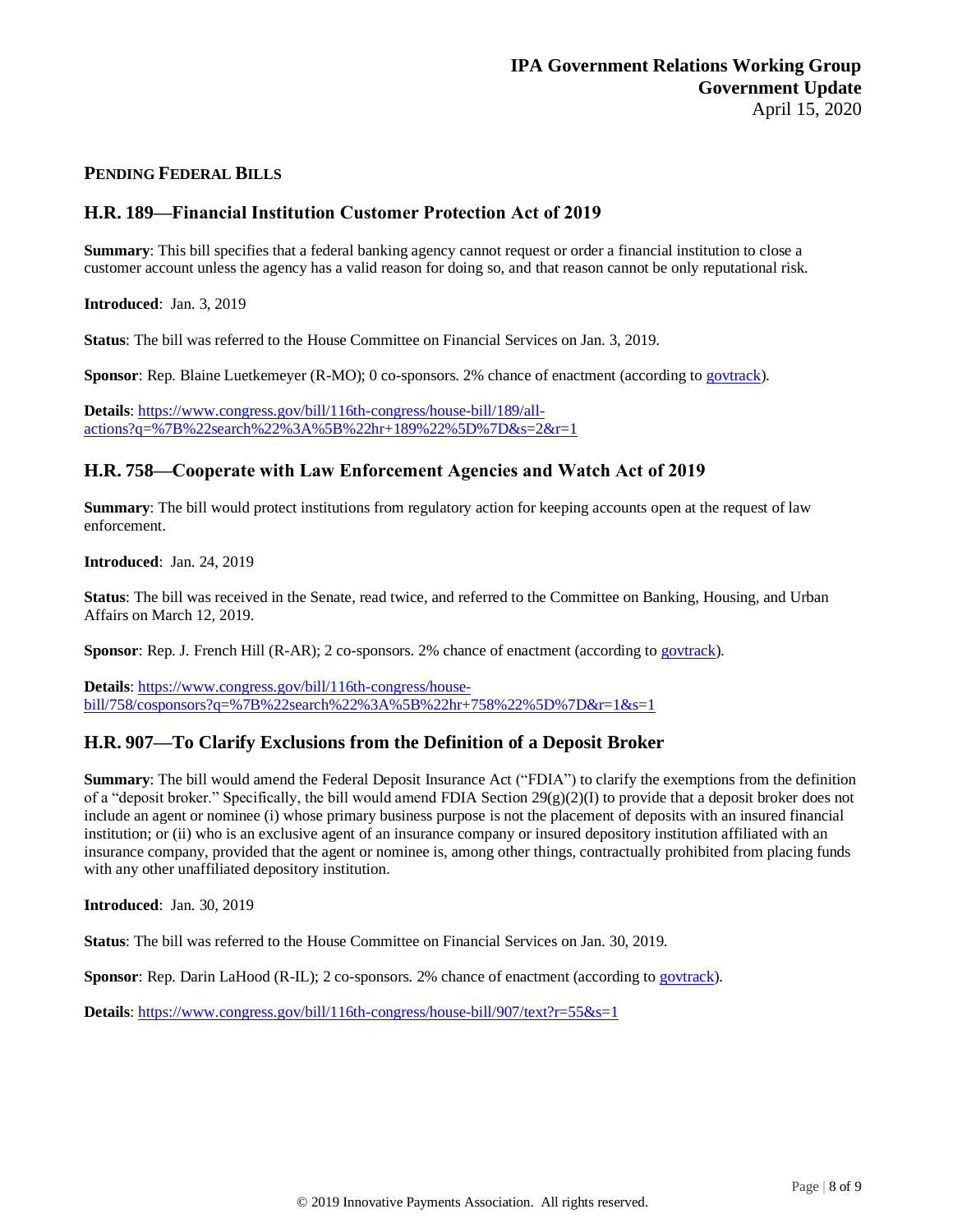## **H.R. 1423—Forced Arbitration Injustice Repeal (FAIR) Act**

**Summary**: The bill would prohibit forced arbitration agreements and any agreements that would preclude class action lawsuits.

**Introduced**: Feb. 28, 2019

**Status**: Received in the Senate and Read twice and referred to the Committee on the Judiciary on September 24, 2019.

**Sponsor**: Rep. Johnson, Henry C. "Hank," Jr. (D-GA); 222 cosponsors. 2% chance of enactment (according to [govtrack\)](https://www.govtrack.us/congress/bills/116/hr1423).

**Details**: <https://www.congress.gov/bill/116th-congress/house-bill/1423>

## **H.R. 2514—COUNTER ACT OF 2019**

**Summary**: This bill would make changes to the Bank Secrecy Act and anti-money laundering laws. It would require the financial regulators and Financial Crimes Enforcement Network to each appoint a civil liberties and privacy officer who would need to consult on any new regulations. It would create a public-private information sharing program between FinCEN and the financial services industry, and it would require AML training for examiners.

**Introduced**: May 3, 2019

**Status**: The bill passed the House of Representatives on October 28, 2019 and was received in the Senate and referred to the Senate Banking Committee on October 29, 2019.

**Sponsor**: Rep. Emanuel Cleaver (D-MO); 2 co-sponsors, 2% chance of enactment (according to [govtrack\)](https://www.govtrack.us/congress/bills/116/hr2514).

**Details**: [https://www.congress.gov/bill/116th-congress/house](https://www.congress.gov/bill/116th-congress/house-bill/2514?q=%7B%22search%22%3A%5B%22hr2514%22%5D%7D&r=1&s=2)[bill/2514?q=%7B%22search%22%3A%5B%22hr2514%22%5D%7D&r=1&s=2](https://www.congress.gov/bill/116th-congress/house-bill/2514?q=%7B%22search%22%3A%5B%22hr2514%22%5D%7D&r=1&s=2)

# **H.R. 2630—CASH ALWAYS SHOULD BE HONORED (CASH) ACT**

**Summary**: This bill would make it unlawful for any physical retail establishment to refuse to accept cash as payment.

**Introduced**: May 9, 2019

**Status**: The bill was referred to the House Committee on Energy and Commerce on May 9, 2019.

Sponsor: Rep. David Cicilline (D-RI); 10 co-sponsors. 2% chance of enactment (according to [govtrack\)](https://www.govtrack.us/congress/bills/116/hr2630).

**Details**: <https://www.congress.gov/bill/116th-congress/house-bill/2630>

## **H.R. 4501— CONSUMER TRANSACTION ACCOUNT PROTECTION ACT OF 2019**

**Summary**: This bill would specify that consumer transaction account deposits of an insured depository institution shall not be considered to be funds obtained through a deposit broker.

**Introduced**: September 26, 2019

**Status**: The bill was referred to the House Committee on Financial Services on September 26, 2019.

**Sponsor**: Rep. Roger Williams (R-TX); 1 co-sponsor. 2% chance of enactment (according to [govtrack\)](https://www.govtrack.us/congress/bills/116/hr4501).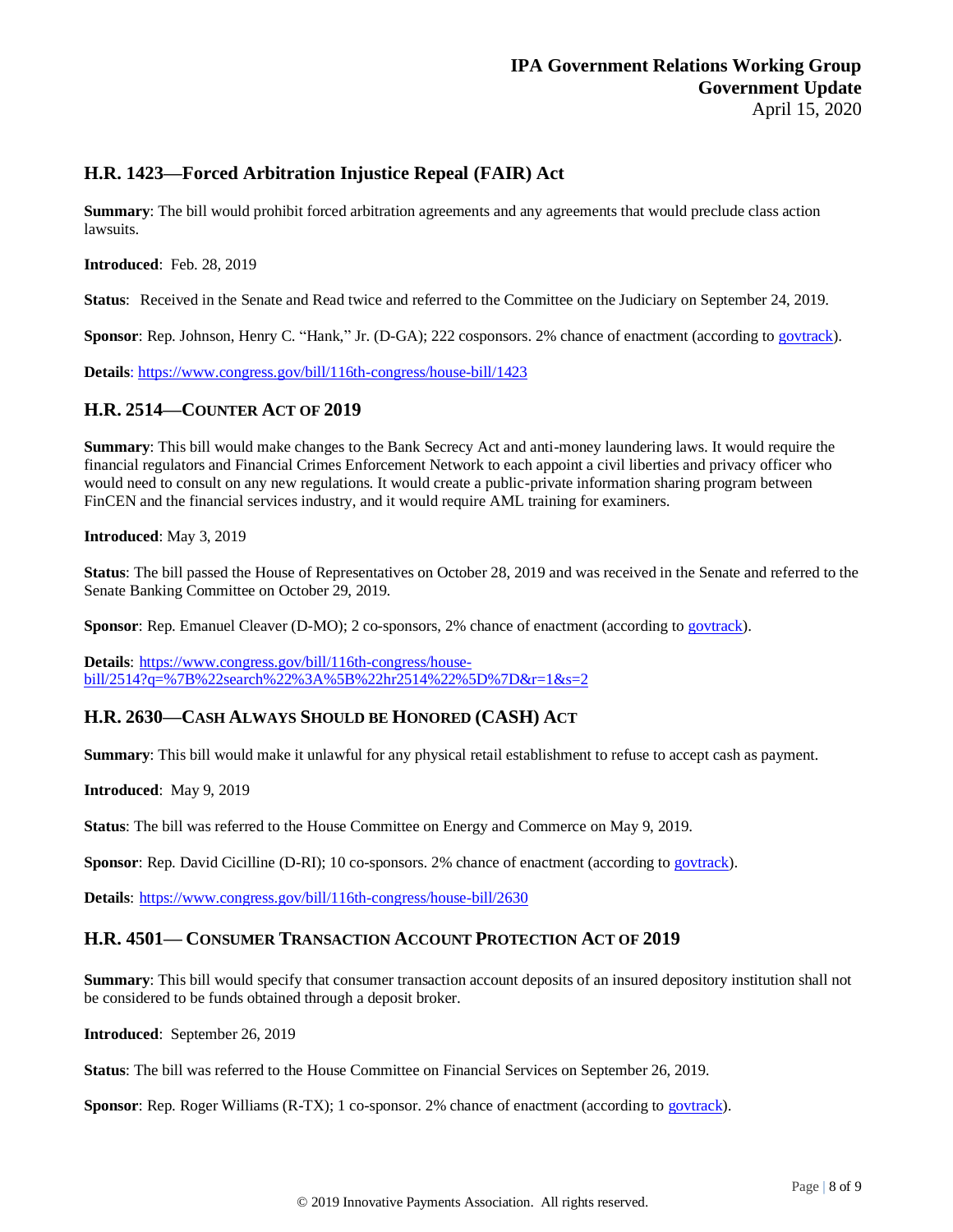**Details**: <https://www.congress.gov/bill/116th-congress/house-bill/4501?r=11&s=1>

## **H.R. 4767—FINANCIAL SERVICES INNOVATION ACT OF 2019**

**Summary**: The bill requires federal regulators to create Financial Services Innovation Offices (FSIOs) within their agencies to foster innovation in financial services. Companies would also be able to apply for an "enforceable compliance agreement" with the FSIOs that, if accepted, will allow them to provide an innovative product or service under an alternative compliance plan.

#### **Introduced**: Oct. 21, 2019

**Status**: The bill was referred to the House Financial Services Committee and in addition to the Committee on Agriculture, for a period to be subsequently determined by the Speaker, in each case for consideration of such provisions as fall within the jurisdiction of the committee concerned. On Nov. 11, 2019 it was referred to the Subcommittee on Commodity Exchanges, Energy, and Credit of the Committee on Agriculture.

**Sponsor**: Rep. Patrick McHenry (R-NC); 1 co-sponsor; 2% chance of enactment (according t[o govtrack\)](https://www.govtrack.us/congress/bills/116/hr4767).

**Details**: [https://www.congress.gov/bill/116th-congress/house](https://www.congress.gov/bill/116th-congress/house-bill/4767?q=%7B%22search%22%3A%5B%224767%22%5D%7D&s=1&r=1)[bill/4767?q=%7B%22search%22%3A%5B%224767%22%5D%7D&s=1&r=1](https://www.congress.gov/bill/116th-congress/house-bill/4767?q=%7B%22search%22%3A%5B%224767%22%5D%7D&s=1&r=1)

## **H.R. 6116— CONSUMER FINANCIAL PROTECTION COMMISSION ACT**

**Summary**: The bill would convert the leadership structure of the CFPB from a sole director to a commission. The commission would be made up of 5 members who are appointed by the president and approved by the Senate to serve 5 year terms. No more than 3 members of the commission would be allowed to be from the same political party. The name of the Bureau would also be changed to the Consumer Financial Protection Commission.

**Introduced**: March 5, 2020

**Status:** The bill was referred to the House Financial Services Committee.

**Sponsor**: Rep. Blaine Luetkemeyer (R-MO); 25 co-sponsors; 5% chance of enactment (according to [govtrack\)](https://www.govtrack.us/congress/bills/116/hr6116).

**Details**: [https://www.congress.gov/bill/116th-congress/house](https://www.congress.gov/bill/116th-congress/house-bill/6116/cosponsors?r=4&s=1&searchResultViewType=expanded&KWICView=false)[bill/6116/cosponsors?r=4&s=1&searchResultViewType=expanded&KWICView=false](https://www.congress.gov/bill/116th-congress/house-bill/6116/cosponsors?r=4&s=1&searchResultViewType=expanded&KWICView=false)

## **S. 142—The American Data Dissemination Act**

**Summary**: The bill would impose privacy requirements on providers of internet services similar to the requirements imposed on federal agencies under the Privacy Act of 1974.

**Introduced**: Jan. 16. 2019

**Status**: The bill was referred to the Senate Commerce, Science, and Transportation Committee on Jan. 16, 2019.

**Sponsor**: Sen. Marco Rubio (R-FL), 0 co-sponsors, 2% chance of enactment (according t[o govtrack\)](https://www.govtrack.us/congress/bills/116/s142).

**Details**[: https://www.congress.gov/bill/116th-congress/senate](https://www.congress.gov/bill/116th-congress/senate-bill/142/text?q=%7B%22search%22%3A%5B%22S.142%22%5D%7D&r=1&s=3)[bill/142/text?q=%7B%22search%22%3A%5B%22S.142%22%5D%7D&r=1&s=3](https://www.congress.gov/bill/116th-congress/senate-bill/142/text?q=%7B%22search%22%3A%5B%22S.142%22%5D%7D&r=1&s=3)

## **S. 149—Stop Senior Scams Act**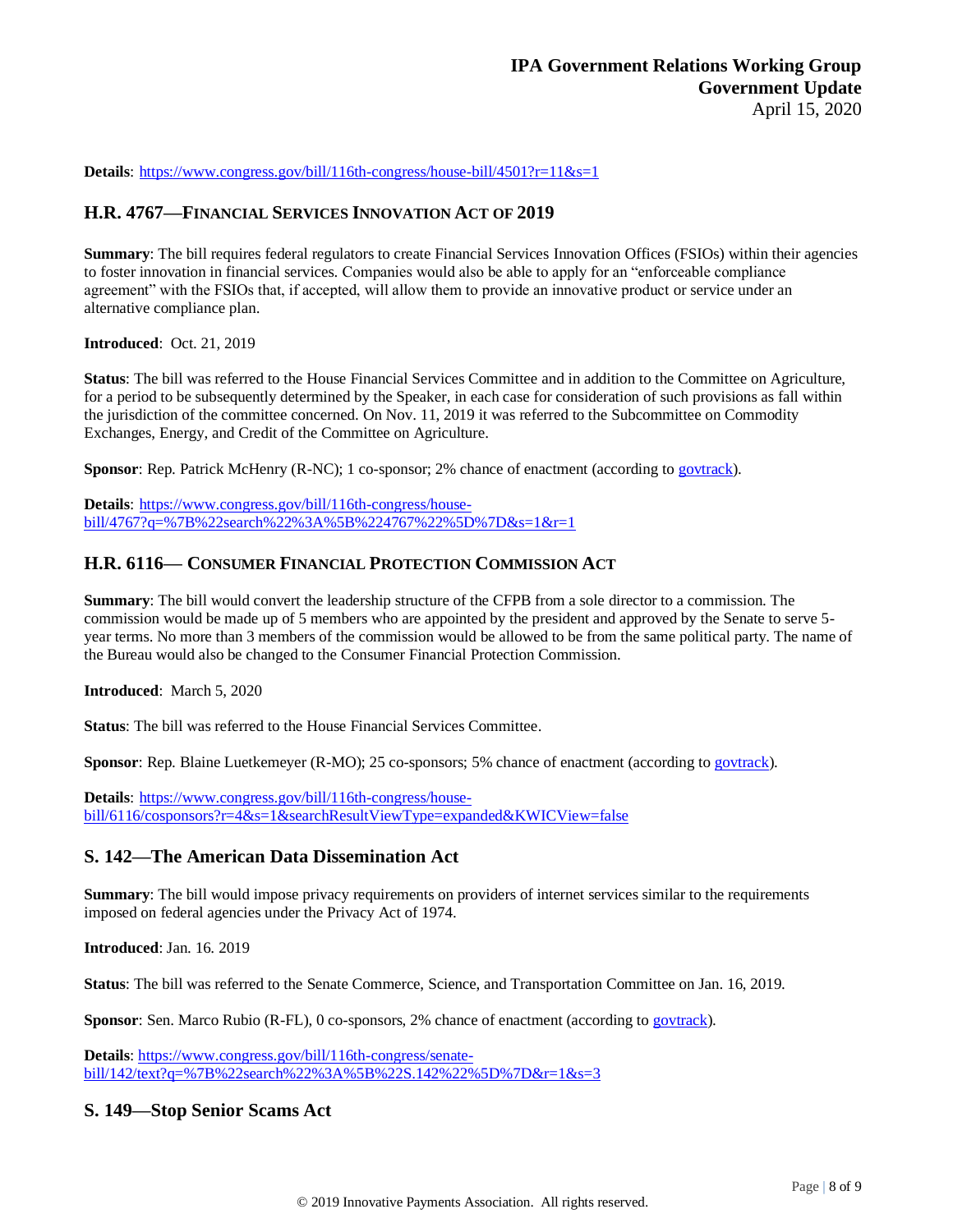**Summary**: The bill would establish an advisory council made up of federal regulators and industry representatives from, among others, gift card and prepaid card companies, to collect and review information in the development of model materials to provide to retailers, financial services companies, and wire-transfer companies to be used to educate employees on how to identify and prevent scams affecting seniors.

**Introduced**: Jan. 16, 2019

**Status**: The Senate Commerce, Science, and Transportation Committee ordered the bill to be reported with an amendment in the nature of a substitute favorably on July 10, 2019. It was reported out of the Commerce Committee on December 19, 2019.

**Sponsor**: Sen. Robert Casey (D-PA); 2 co-sponsors, 2% chance of enactment (according to [govtrack\)](https://www.govtrack.us/congress/bills/116/s149).

**Details**[: https://www.congress.gov/bill/116th-congress/senate](https://www.congress.gov/bill/116th-congress/senate-bill/149/text?q=%7B%22search%22%3A%5B%22S.149%22%5D%7D&r=1&s=2)[bill/149/text?q=%7B%22search%22%3A%5B%22S.149%22%5D%7D&r=1&s=2](https://www.congress.gov/bill/116th-congress/senate-bill/149/text?q=%7B%22search%22%3A%5B%22S.149%22%5D%7D&r=1&s=2)

## **S. 189—The Social Media Privacy Protection and [Consumer](https://www.congress.gov/bill/116th-congress/senate-bill/189?q=%7B%22search%22%3A%5B%22S.+189%22%5D%7D&s=2&r=1) Rights Act of 2019**

**Summary**: This bill requires online platform operators to inform a user, prior to a user creating an account or otherwise using the platform, that the user's personal data produced during online behavior will be collected and used by the operator and third parties.

**Introduced**: Jan. 17, 2019

**Status**: Read twice and referred to the Committee on Commerce, Science, and Transportation on Jan. 17, 2019

**Sponsor**: Sen. Amy Klobuchar (D-MN); 3 co-sponsors, 2% chance of enactment (according to [govtrack\)](https://www.govtrack.us/congress/bills/116/s189).

**Details**[: https://www.congress.gov/bill/116th-congress/senate](https://www.congress.gov/bill/116th-congress/senate-bill/189/text?q=%7B%22search%22%3A%5B%22S.189%22%5D%7D&r=1&s=1)[bill/189/text?q=%7B%22search%22%3A%5B%22S.189%22%5D%7D&r=1&s=1](https://www.congress.gov/bill/116th-congress/senate-bill/189/text?q=%7B%22search%22%3A%5B%22S.189%22%5D%7D&r=1&s=1)

# **S. 453—A Bill to Amend the Consumer Financial Protection Act of 2010 to Subject the Bureau of Consumer Financial Protection to the Regular Appropriations Process**

**Summary**: The bill would amend the Consumer Financial Protection Act of 2010 to subject the Consumer Financial Protection Bureau to the regular appropriations process.

#### **Introduced**: Feb. 12, 2019

**Status**: Read twice and referred to the Committee on Banking, Housing, and Urban Affairs on Feb. 12, 2019.

**Sponsor**: Sen. David Perdue (R-GA); 18 cosponsors. 2% chance of enactment (according to [govtrack\)](https://www.govtrack.us/congress/bills/116/s453).

**Details**: <https://www.congress.gov/bill/116th-congress/senate-bill/453>

## **S. 3108— CONSUMER TRANSACTION ACCOUNT PROTECTION ACT OF 2019**